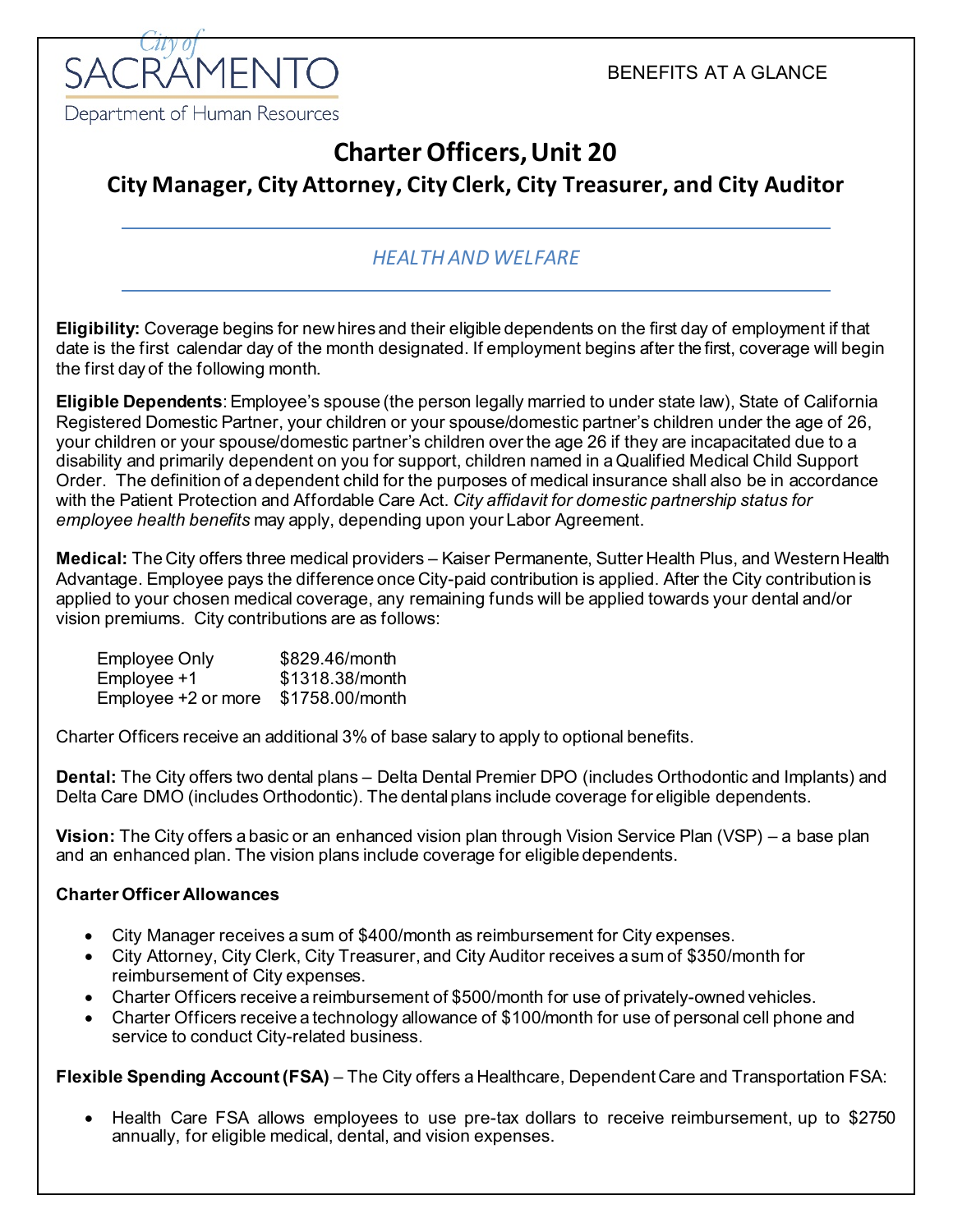- Dependent Care FSA allows employees to use pre-tax dollars to receive reimbursement, up to \$5000 annually, for eligible day care expenses for dependent children up to age 13.
- Transportation FSA allows employees to use pre-tax dollars to receive reimbursement up to \$270 a month for commuter benefits program.

**Long-Term Disability**: Charter Officers receive City-paid long-term disability insurance.

**SupplementalShort-TermDisability:** Employees can purchase supplemental short-term disability coverage to provide up to 66 2/3% of base salary.

**Basic TermLife & Accidental Deathand Dismemberment Insurance (AD&D):** The City provides the following City-paid basic life insurance:

- $$100,000$  life insurance for City Attorney, City Clerk, City Treasurer, and City Auditor;
- \$150,000 life insurance for the City Manager.

**Supplemental Life and AD&D:** Available for employee purchase dependent upon Labor Agreement.

**Dependent Life Insurance:** Employees can purchase \$2,000 or \$5,000 life insurance for a spouse and/or child(ren) up to age 26.

**Workers' Compensation:** Employees are covered by the City's self-insured workers' compensation program.

**Aflac Insurance:** Employees can purchase Accident, Hospital Indemnity, or Critical Illness policies at the City's group rates.

**LegalShield & Identity Theft Protection:** Employees can purchase membership and have access to 24/7 expert legal advice, assistance on legal matters.

**Liberty Mutual Home and Car Insurance:** Employees are offered exclusive group savings and competitive rates.

### *RETIREMENT AND DEFERRED COMPENSATION*

**California PublicEmployees' RetirementSystem:** The city contracts with the California Public Employees Retirement System (PERS): 2% @ 55 retirement formula for Classic PERS members and 2% @ 62 retirement formula for new enrollees to PERS. For more specific information, refer to th[e City's Labor Agreement](http://www.cityofsacramento.org/HR/Divisions/Labor-Relations/Labor-Agreements) for your Unit.

**Social Security and Medicare**: Both the City and the employee contribute 6.2% into Social Security and 1.45% into Medicare.

**401(A) Retirement Plan:** Participation is mandatory. For Executive Management and Mayor/Council Support City contribution is four percent (4%) of salary with a required five percent (5%) of salary for employee contribution.

**Deferred Compensation Plan: Enrollment in the City sponsored 457 Deferred Compensation Plan** administered by Nationwide is voluntary. Contributions and earnings are tax deferred. Employees may enroll or change contributions once a month per IRS regulations. Employees can defer up to the annual amount fixed by the IRS. To allowfor flexibility, the plan has loan and hardship withdrawalprovisions.The City does not match employee contributions.